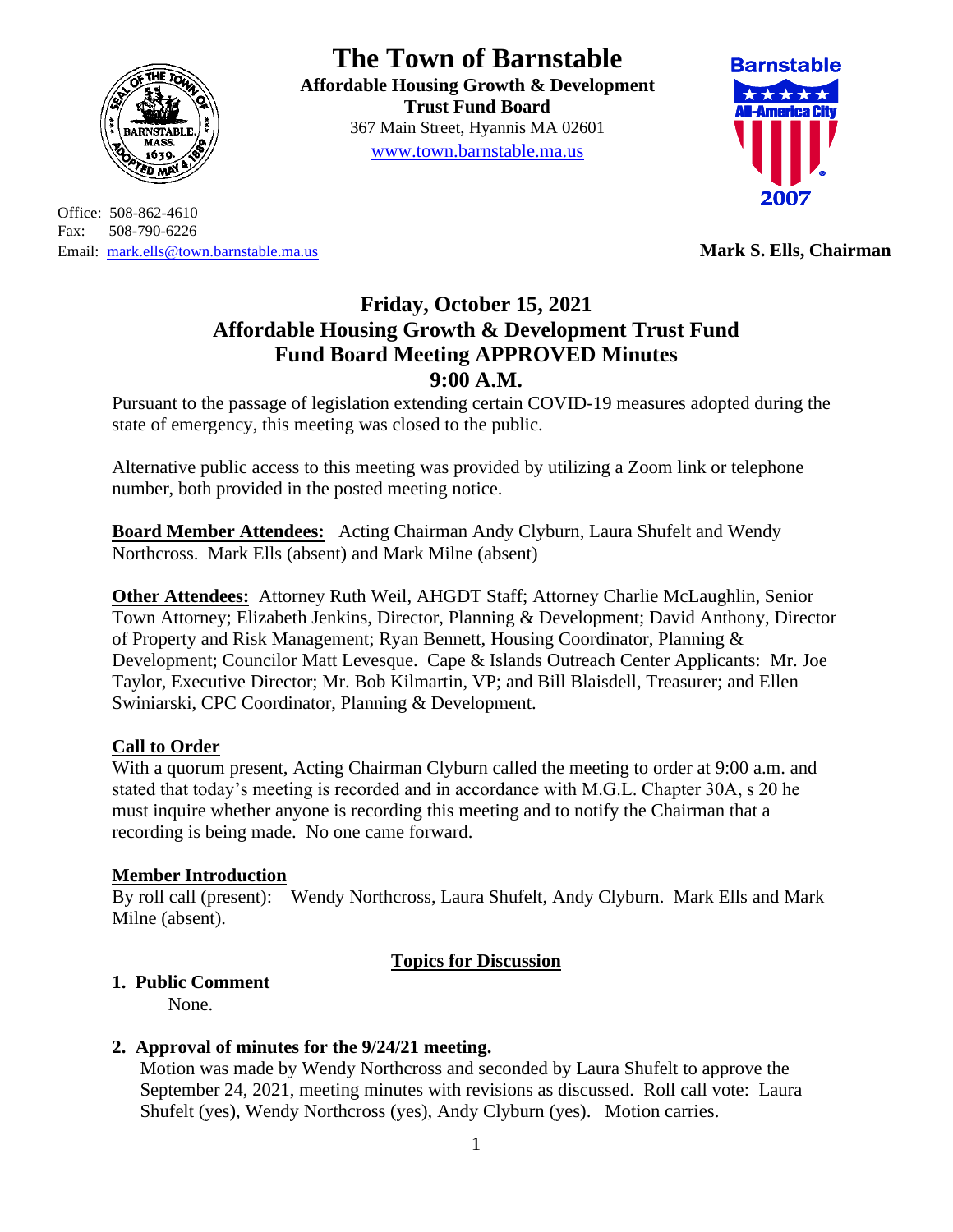#### **3. Application for Funding: Review of the application submitted by Jake Dewey for predevelopment funds to support the redevelopment and development of the following parcels located in Hyannis, MA: 560 West Main Street, 4 Elis Drive, 14 Ellis Drive, 15 Elis Drive, 20 Elis Drive, 30 Elis Drive, 31 Elis Drive, 35 Elis Drive, 39 Elis Drive, 40 Elis Drive and 44 Elis Drive.**

After a brief discussion, this agenda item was continued to the next meeting of the Affordable Housing Growth & Development Trust Fund Board.

#### **4. Review of the Notice of Funding Availability (NOFA) for Fiscal Year 2022-2023.**

Ruth noted that she would like to integrate discussion regarding the incentives for converting existing units to affordable units (agenda item #7) into this agenda item to which Trust members agreed. Ruth referred to and read the redlined copy of the draft NOFA that was provided to Trust members and specifically noted that Applications for Development Activities will be in rounds with the date of the first round, January 22, 2022; and addition of a new paragraph outlining Outof-Round Exceptions that was read into the record.

Applicable Definitions – Income Definitions. Laura Shufelt noted that this draft definition will require revision so it is clear that the 30% calculation is based on the targeted Area Median Income and not on the eligible occupant's specific income. It was decided that Ruth and Laura would work together to provide a definition for Income and return to the Trust at the next meeting.

Predevelopment Activities - \$50,000 maximum noting that language will reflect that this initial amount would not need to be expended before asking for additional funds. Ruth also noted that language will be changed to make a positive statement regarding availability of development funds even though an applicant has received pre-development funds.

Development Activities – Affordable Housing - \$75,000 per unit, with the ability to use housing priorities listed to grant a maximum of \$100,000 per unit; \$1,000,000 maximum per project. A discussion ensued about the possibility of providing an additional reimbursement for successful applicants who are seeking funds to convert existing market rate units to affordable units, Ruth will rework the language for the next meeting offering successful applicants the ability to request reimbursement for up to 3 months' rent to offset required vacancy during the lottery process and for a portion of the costs of conducting the lottery. Clarification was added that only projects with ten or more units would be subjected to the Trust's evaluation instrument and point allocation system. The per unit maximum amount based upon points was eliminated from the NOFA.

Community Housing – Confirmed update to reflect \$50,000 per unit with a maximum per project funding of \$500,000.

Housing Priorities – Lists established housing priorities for which projects will be given priority in determining award of funds.

Application and Review Process – Ruth noted that contact information has been added to the application with a dedicated e-mail address for the Affordable Housing Trust.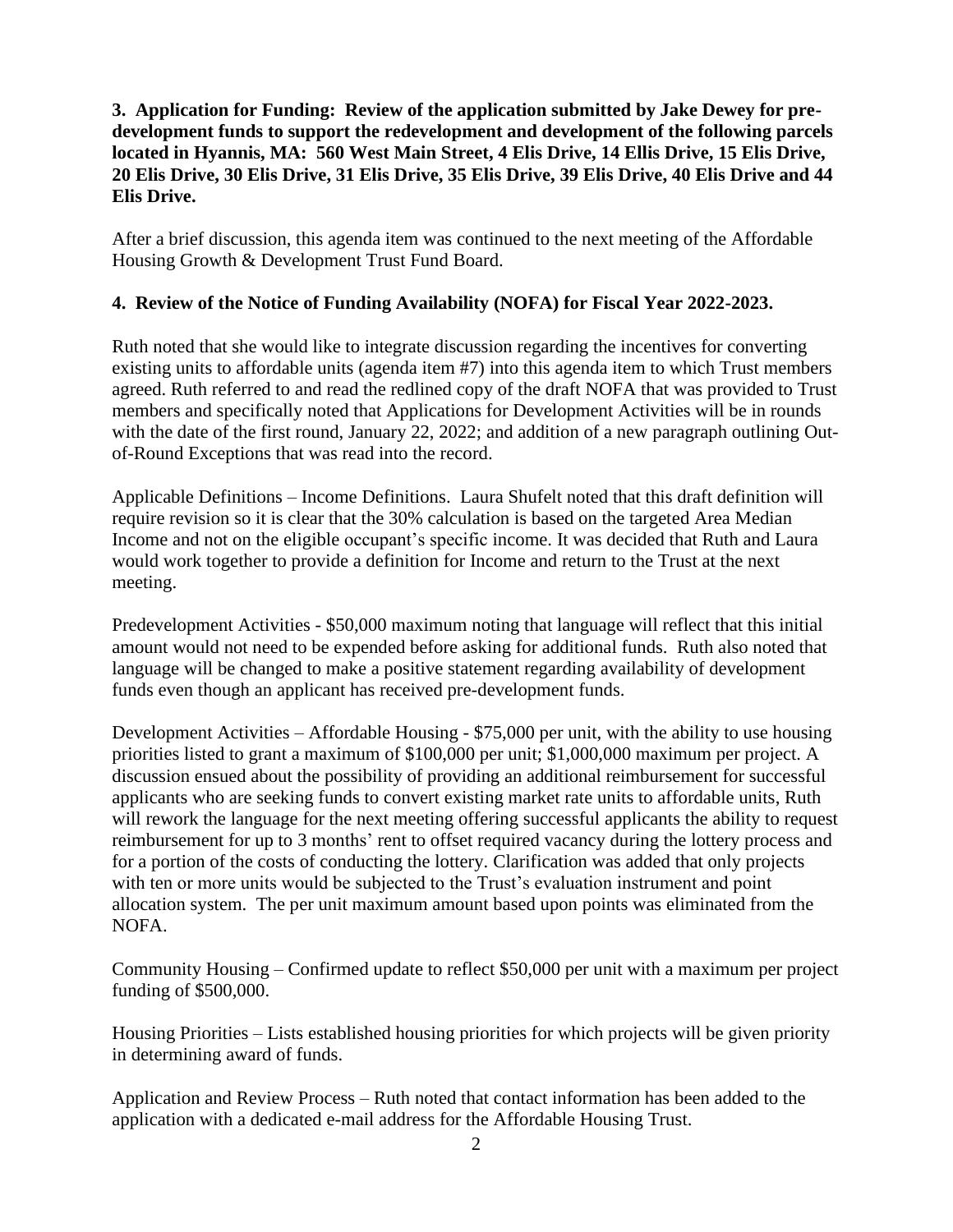Schedule – After discussion it was decided that revisions will be made to make the approval process clearer.

The above-noted revisions to the draft NOFA will be available at the next Trust meeting, October 29, 2021, for approval by the Trust.

#### **5. Presentation by Cape and Islands Veterans Outreach Center, Inc. requesting the conversion of the approved loan of \$90,000 in Trust Funds into a grant to support the creation of 5 Single Room Occupants (SRO) Units for homeless veterans located at 1341 Route 134, Dennis MA.**

Mr. Joe Taylor, Executive Director; Mr. Bob Kilmartin, VP of the Board; and Mr. Bill Blaisdell, Treasurer of the Veterans Outreach Center thanked the Trust for support and opportunity to follow up. Mr. Taylor said that the building is fully occupied with three female and two male veterans, and the Veterans Outreach Center would like to have the approved mortgage converted to a grant. Mr. Taylor said that a temporary Affordable Housing Restriction was approved by the State and Ruth confirmed that she is invited to a meeting with the State along, with the Dennis Town Planner, regarding the Affordable Housing Restriction to which the Trust will be a party on October 20, 2021. Mr. Taylor shared that there was an extreme response to the newly available housing, however the qualification process for residents is quite extensive.

Motion was made by Laura Shufelt and seconded by Wendy Northcross to approve a grant in the amount of \$90,000 to Cape & Islands Veterans Outreach Center to support the creation of 5 single room occupants units for homeless veterans located at 1341 Route 134, Dennis, MA subject to the execution of an amended grant agreement and recordation of an Affordable Housing Restriction on the property located at 1341 Route 134, Dennis, MA Roll call vote: Laura Shufelt (yes), Wendy Northcross (yes), Andy Clyburn (yes). Motion carries.

#### **6. Update on the status of the review of the portion of the property now addressed as 1200 Phinney's Lane, Hyannis, MA (Map 274, Parcel 031) which was formerly owned by the Disabled American Veterans (DAV) for the development of affordable housing.**

David Anthony shared that he had met in September with staff internally and the Police Chief to discuss impacts to the Police headquarters including curb cuts, driveways, driveway relocation, tree removal, and swapping land across the street. It is planned to work with DPW to determine feasibility of a sidewalk for exit only out to Route 132 which would allow the elimination of the cut through at the rear of the property. He noted that the Police request for security fencing was due to people cutting across the property. Also discussed was the temporary use of the property to support the Strawberry Hill sewer extension for staging of materials for 12-18 months. David said that given the outstanding issues on the site, an 18-month license should not impact the outcome of an affordable housing project. He noted one benefit is that the lot will be cleared for the staging, and people would become used to activity and fencing being present on this now vacant lot. Andy Clyburn noted a win/win situation and explained that the sewer project is also a priority of the Town. David noted that the contract can be revoked if the property needs to be released. Laura Shufelt expressed concern that housing funds coming from the State will need to be spent by July 2024. This would require a developer to be on board within the next 18 months. Charlie said that the discussions with Police were productive, however, a deciding factor will be the location of parking. Andy said that the Police Chief had concerns with ongoing Police operations that take place on site such as testing sirens and discussed possible mitigations.